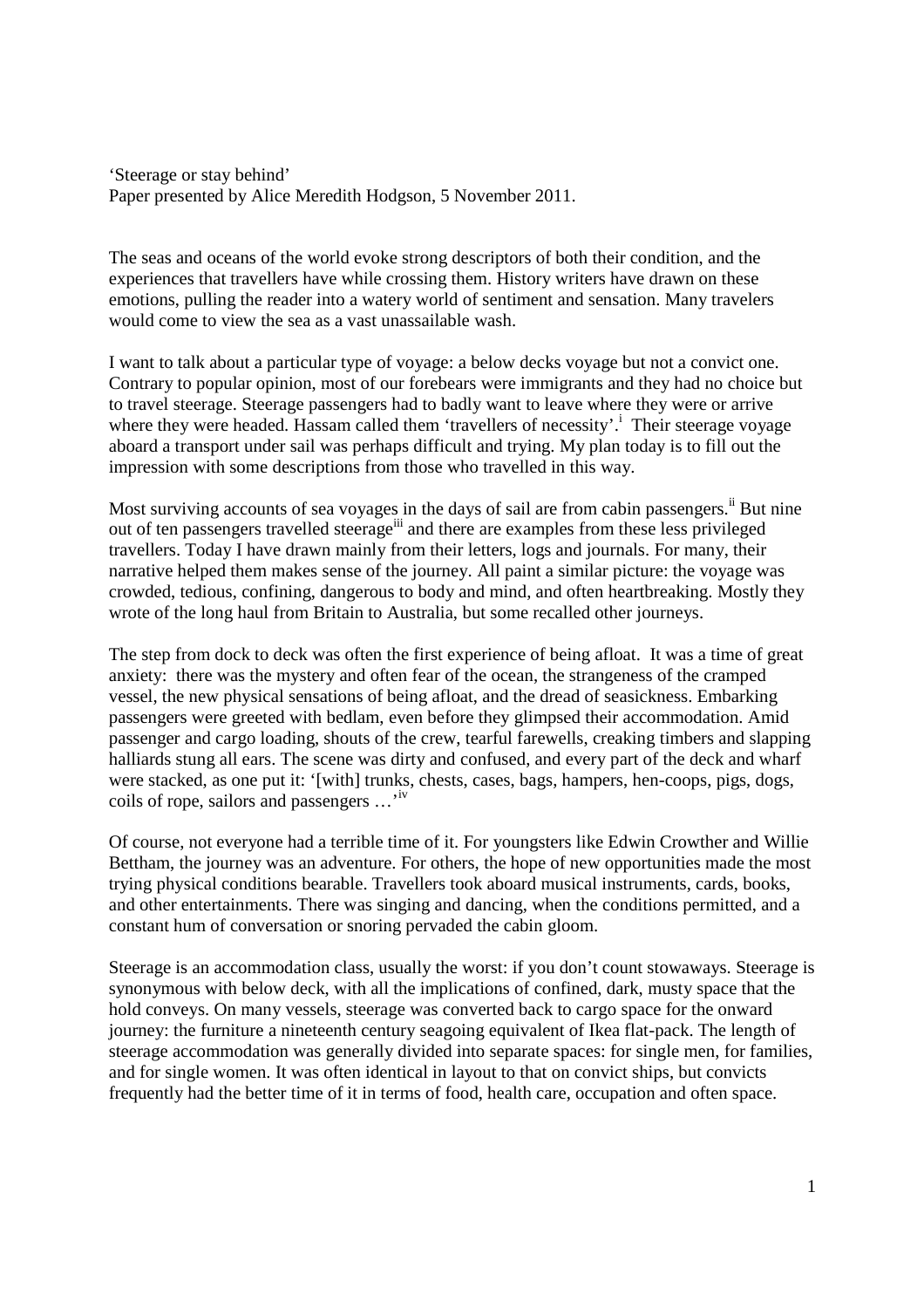I visited a reconstructed steerage hold in the museum on the Liverpool docks. This exhibition was stark in terms of space, layout, furnishing, and light even considering the fake 'cabin' was not on a rolling swollen ocean nor filled with its capacity of passengers. This reconstruction showed the timber berths, each able to accommodate 4-6 people: men and women, children and infants. They were platforms, about 6 feet square, built bunk style, two high. The lower was at about shin height, the upper at about my shoulder. You wanted an upper berth, no matter how short the journey.

This reconstruction presented a vivid image of the confining and uncomfortable aspects of steerage with tables, benches, water barrels and chests of cooking and eating equipment squeezed between the rows of bunks. Personal belongings in baskets and bundles would have added to this jumble.

Edwin Crowther's description of the cargo and passengers aboard the *Isabella* in 1862, on a journey from Hobart to Otago, gives us a feel for the overcrowded conditions: 'In the hold were sixty cart horses. The decks lined with the whole water supply of horses, passengers, grooms and helpers and crew. On top of the water casks were hay for the horses, carts, ships gear, and sundries...We got away all right with a fair wind and then where to stow all the Gold Diggers and sundries was a work of art.<sup>v</sup>

Beside the horses, there were 226 people aboard, 100 of them, mostly 'gold diggers' listed as crew as this was one way to circumvent the regulations about passenger numbers. Crowther, in a delighted rather than frightened tone, reported that two great troubles were constant: 'The hatches could not be battened down or the horses would have suffocated; and on one tack the Isabella leaked like a sieve.'vi As an aside, young Crowther was paid two shillings for his efforts, there and back. His father, Dr William Lodewyk Crowther, pocketed one thousand pounds as his share of the profits for this risky venture.

Steerage passengers provided for themselves – including bedding, mess kits, personal belongings and supplementary food. William Hodgskinson, a passenger to New Zealand on the *Phoenix* out of Liverpool in July 1860, took all he needed with him: 'everything,' he wrote, 'that is likely to contribute to health and comfort during a long and wearisome voyage.<sup>vii</sup>

The anonymous 'Yankee' who travelled steerage on the *Oscar* from London to Dunedin in 1862, 'was shown a rude bunk, that had not a rag to cover the nakedness of its rough boards.'viii As a passenger in the single men's section, the 'Yankee' was concerned that the *Oscar* was too crowded:

'Its tonnage was nine hundred and seventy-four tons,' he wrote, 'and on it were over three hundred and fifty people, besides the officers and crew... owing to the arrangement of the berths, we had but very little room. The berths were … so narrow that a man could not move without kicking one or two of his neighbours.<sup>11X</sup>

Lack of light was a continual problem. Little made its way down the hatch in the daylight hours and at night lamps made a feeble effort to brighten the gloom. Aboard the *Oscar*, three lamps were asked to light the length of the cabin, each making no more than a smudge on the darkness. $^x$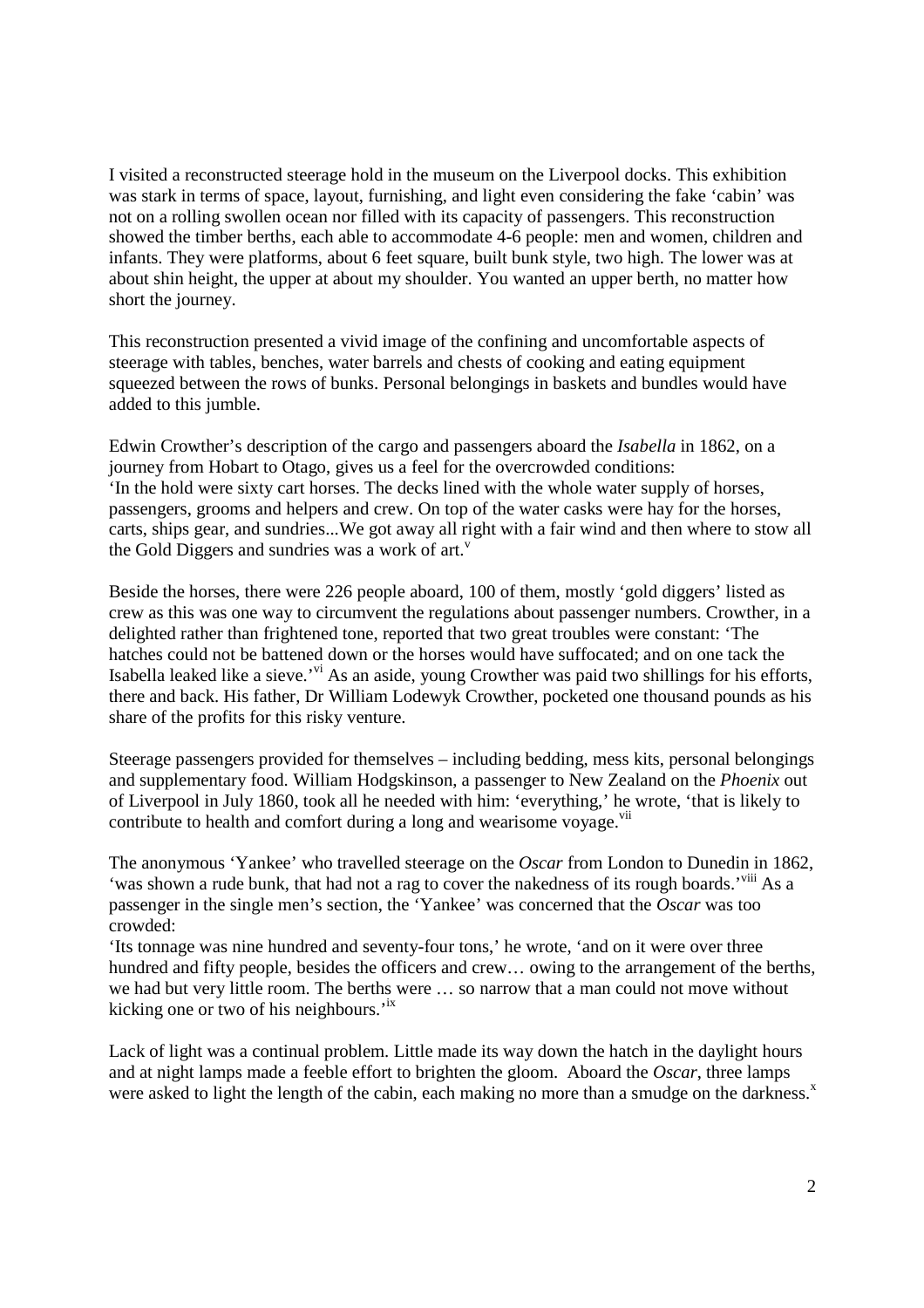The physical conditions contributed to the discomfort of those below decks. Moore points to some of the most aggravating: rats and other vermin multiplying on a diet of poorly protected stores; brackish or foul water unrelieved unless replenished by rainwater, grossly inadequate sanitation facilities; all coupled with filth and stench.<sup>xi</sup>

John Hedges, sailed to Sydney from Liverpool on the *Admiral Lyons* with 447 government emigrants and 47 other passengers and crew in 1858. Hedges travelled with his pregnant wife Harriet and their two small sons. All endured seasickness, prickly heat, and the effects of bad food: jammed together in the bunk they shared. Hedges suffered boils, as did his wife and he attributed this to the heat. Later in the voyage, as the weather turned, colds and influenza were a problem. Chilblains on his feet were so bad he had to cut the tops out of his shoes.<sup>xii</sup>

For many travellers the voyage was their first, and likely last. Some voyagers saw sights they could hardly believe: a magical moving ocean, weird and exotic sea creatures, and brilliant starlit skies. But, in foul weather as the seas rolled so did the passengers, their water barrels and their slops pails. In the meanest conditions, the hatch would be firmly shut to exclude the torrents of water that streamed across the decks as the ship tilted under the weight of creaking sails. Not that the water was kept out completely. Sea water mixed with the wash across the floor, working its own tide, side to side, as the ship heaved, as happened aboard the *Phoenix*: when the ship lurched so violently that she threatened not to right again.<sup>xiii</sup>

Anne Gratton was part of a group of female emigrants traveling to Victoria on the *Conway*, in 1858. Young women in steerage were often virtually incarcerated, locked in their accommodation under the control of a matron.<sup>xiv</sup> Gratton reported extreme weather, seasickness and the tedium of the diet. When the ship rolled and water poured down the closed hatchways some of the young women screamed and climbed up the hatchway calling to the seamen to be let out. She wrote about the disorder:

'Our water barrels rolling from side to side and our cans, teapots, plates, and cooking utensils adding to the confusion by bouncing down one after another...<sup>, xv</sup>

In wild weather the noise was terrific: the wind combined with the shouts and swearing of the crew and the shrieks and screams of the terrified passengers.

And, for many, the sea was synonymous with sickness. This was one aspect of the dangers to body and mind and it could seem ceaseless. Ellen Moger suffered seasickness for weeks after the journey began which without doubt contributed to the dismal plight of her children with three of the four of them dying of starvation during the voyage.<sup>xvi</sup> Willie Beetham, on his journey aboard the *William and Jane* from England to New Zealand in 1855, spared no descriptor to his diary: 'I must say the wretchedness and misery far surpassed anything I imagined… everyone as ill as could be; the table covered with dirty pots, the pos full, the slop pail do [too]; everyone calling for the spueing utensil at the same [time] and none well enough to pass it; the ship pitching and rolling terrifically; everything tumbling about in the greatest confusion'<sup>xvii</sup>

Newly wed Louisa Meredith, although travelling to Hobart Town in the relative comfort of a cabin, was eight days in her bunk seasick before she made it onto deck. She would later recount: 'To the novice at sea, every hour, nay, every moment, brings some greater or lesser misery. Even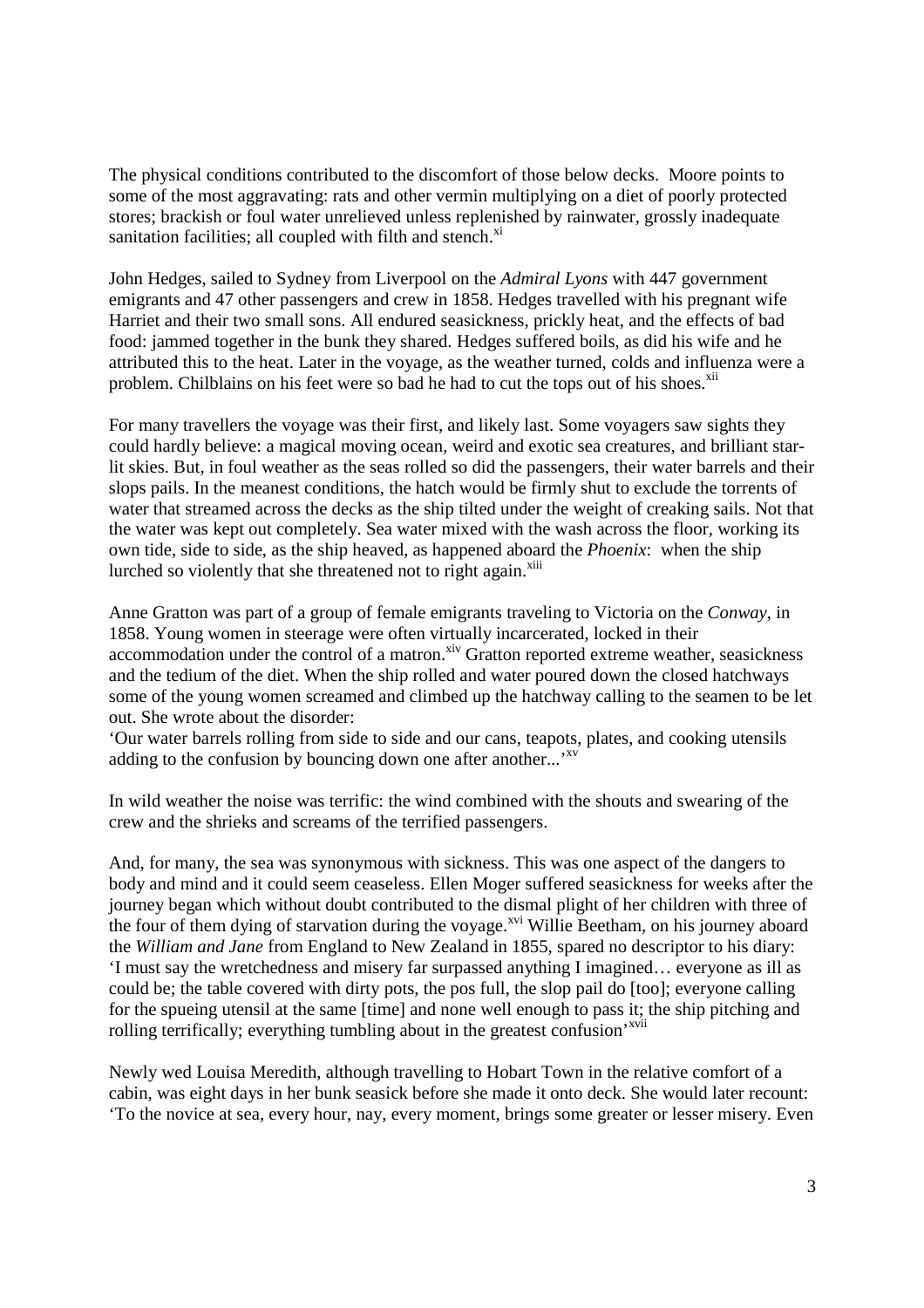in comparatively still weather, the motion of the vessel, however slight, seems almost intolerable…
<sup>\*\*viii</sup>

The cabin she shared with her husband, Charles, was about 9 feet square. She was greatly amused, but later very grateful, that Charles, with the experience of two voyages to his credit, nailed or tied down every moveable object. She was also appreciative for the aspect of their cabin – in the stern, with a skylight and windows allowing fresh air that she admitted reduced unpleasant odours, despite the leaks in the skylight and windows that allowed the 'dirty seawater' to saturate her bedding.<sup>xix</sup>

John Clark aboard the *Nepal* in 1852 described the shipboard food, provided as part of the ticket price, and the arrangements for cooking and serving it. Once fresh provisions were exhausted, salted and dried food were staples. The passengers were divided into mess groups. Each had a 'captain' who was responsible to get boiling water for breakfast and tea, the stores from the purser, and most importantly, steeping salt provisions overnight.<sup>xx</sup> Mess 'captain' was a rotating daily job. The duties began at six each morning with getting the water ration to the mess, lasted most of the day and ended with cleaning the shared utensils to hand over for the following day. Clarke complained that, coupled with his personal chores, being 'captain' left little time for relaxation.<sup>xxi</sup>

Clark also described the menu:

'Let us begin with Sunday,' he wrote, 'Morning coffee, dinner Preserved meat & Potatoes; tea or coffee, there is no supper. Monday Salt Pork and peas. Tuesday Soup Bouillon. Wed. Salt Pork and Peas. Thursday Pres. Meat & Potatoes, Friday, Salt Beef and Salt fish. Saturday, Salt Beef & Peas...<sup>'xxii</sup> With 370 to cater for, there was much other cooking going on as well: bread, cakes, and tarts.

In the endless voyage, the behaviour and habits of other passengers were often cause for grumbling and whining – to the diary and to those around. Hedges complained about his travelling companions:

'… we should be more comfortable here if it was not for the Irish, they are so dirty … and I hope we shall soon have them a little cleaner.<sup>'xxiii</sup> He was to be disappointed. His family was attacked by louse, which Hedges attributed to the Irish neighbours. He was further distressed when he got short shrift from the doctor who suggested they could expect to get louse on any voyage. Steerage passengers washed themselves and their clothes on deck, in seawater, behind temporary privacy screens, if the weather permitted. When travelling with a baby, which many women did, the rags used as nappies went overboard once sodden and fully soiled.

Other bodily dangers came with the weather, and with the way people managed their boredom and temperament over the long journey. William Greenhalgh was aboard the *Marco Polo* out of Liverpool to Melbourne in 1853. A rough and violent captain led this voyage. Greenhalgh gives accounts of verbal and physical altercations between crew and captain, resulting in some crew being put in irons, on bread and water, or gagged. Drunkenness in the crew climaxed in some being detained in irons.<sup>xxiv</sup>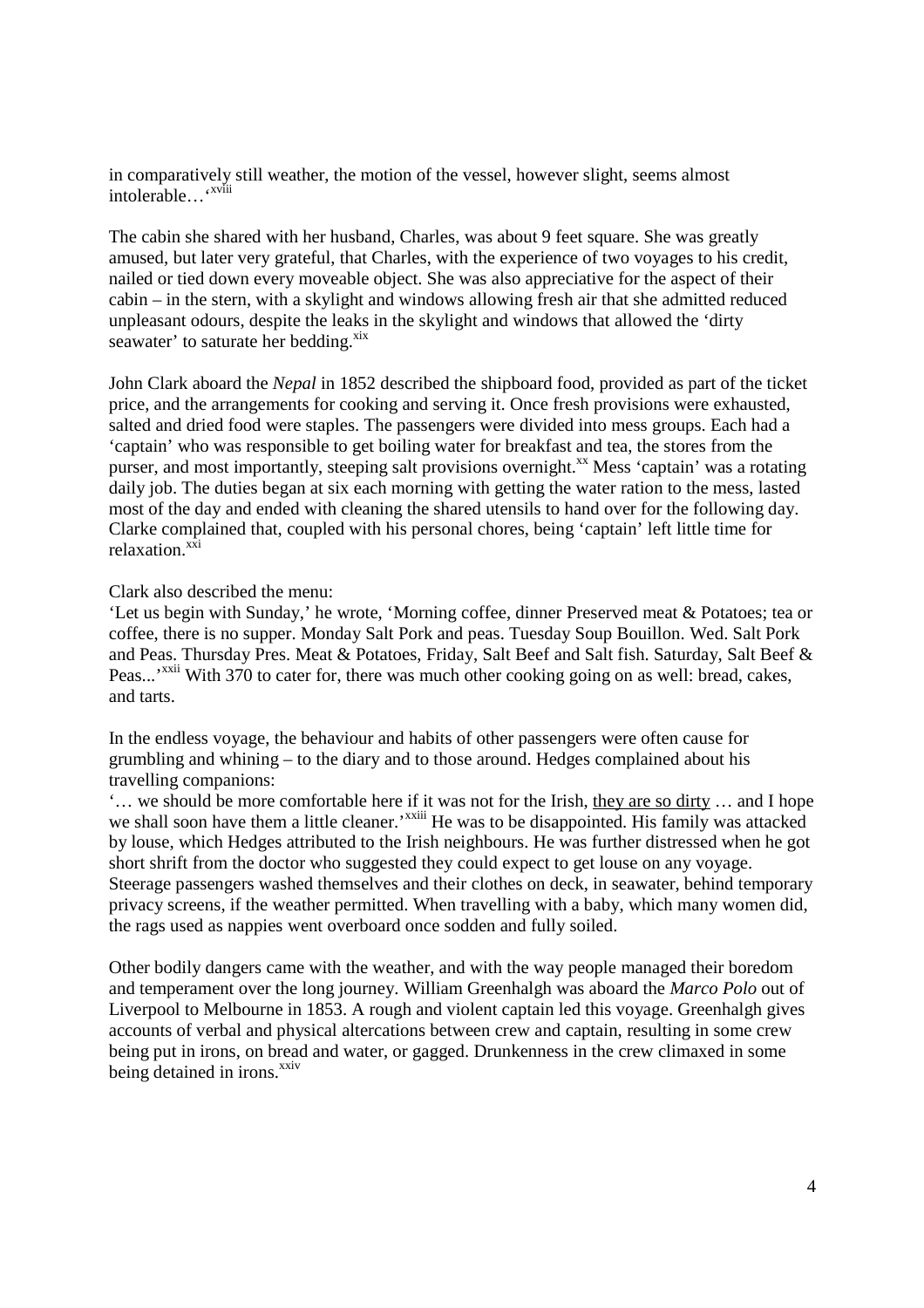Illness abounded: heat stroke, seasickness, insanity, and injuries. Many diarists described deaths aboard ship during their voyage. Greenhalgh attended burials at sea for a man dead as the result of breaking a leg, and another who expired of consumption. He wrote of a young woman who had become insane during the voyage who died 7.45 pm and was, in his words, 'thrown overboard' at 10pm. Her burial service was read by one of the passengers.<sup>xxv</sup>

Gratton, described a mountainous sea and the price one sailor paid:

'It kept stormy all night and one of the poor sailors was washed from the rigging. It was too Rough [sic] to lower the life boat, but the life buoys were thrown out to the poor fellow, but all to no purpose. It is supposed that he broke his back in the fall as he never attempted to lay hold of  $\text{them.}^{\overline{\text{xxvi}}}$ 

Hedges wrote of the fate of an unnamed woman who declined, apparently from homesickness, leaving a husband and 11-month-old baby.<sup>xxvii</sup> Hedges melancholia was later greatly extended for he lost his own child, two-year-old Basil, who died the day the *Admiral Lyons* anchored at Botany Bay's quarantine station. The child had been ill most of the 96 days of the voyage. Hedges only comfort was that his child was buried in a grave on land, not at sea.

Just as every good story has a beginning and end, so does a sea voyage no matter how benign or difficult; how long or short; how pleasant or trying. The shifting seas and interminable horizon eventually gave way to a distant smudge of terrain and the cry of 'Land Ho!'

As land neared, passenger emerged from the foetid cocoon of the hold. For most it was excitement, coupled with sheer relief that they had accomplished the journey: be it night when at last tiny pricks of light from shoreline cottages gave way to the brightness of town wharves, or daytime when the cliffs and beaches flowed into a harbour anchorage.

Imagine, for a moment, the impact on the worn out traveller of the aroma of vegetation wafting over the seas.

'How we leaned over the vessel's side smelling the shore!' wrote Meredith, 'enjoying the fine earthy, fragrant smell that our sea-seasoned noses were so quick to detect in every puff of wind…'<sup>xxviii</sup>

.

<sup>&</sup>lt;sup>i</sup> Andrew Hassam, *Sailing to Australia: Shipboard Diaries by Nineteenth-Century British Emigrants* (Melbourne: Melbourne University Press, 1995). p. 3

ii Ibid.p 12

iii Ibid. p. 9

iv Louisa Anne Meredith, *Notes and Sketches of New South Wales During a Residence in That Colony from 1839 to 1844* (London: John Murray (facsimile produced by Penguin Books, 1973), 1844).p. 1.

<sup>&</sup>lt;sup>v</sup> Edwin Lodewyk Crowther, 'An account of a voyage to Otago, at the time of the Gabriel's Gully gold rush', c 1930, Typescript, TAHO, CRO Q 993.1, unpaged. Edwin Crowther, son of Dr WL Crowther, at 19 in 1862, travelled to Dunedin aboard the barque of 300 tons *Isabella* – a former whaler. The journey, from Hobart to Otago taking passengers to the Gabriel's Gully diggings, was a money making enterprise for Dr Crowther vi Iibid.

vii William Hodgkinson, 'Diary of Passenger William Hodgkinson aboard the Phoenix', Maritime Archives and Library, Liverpool National Museums, c 1860, DX/1481